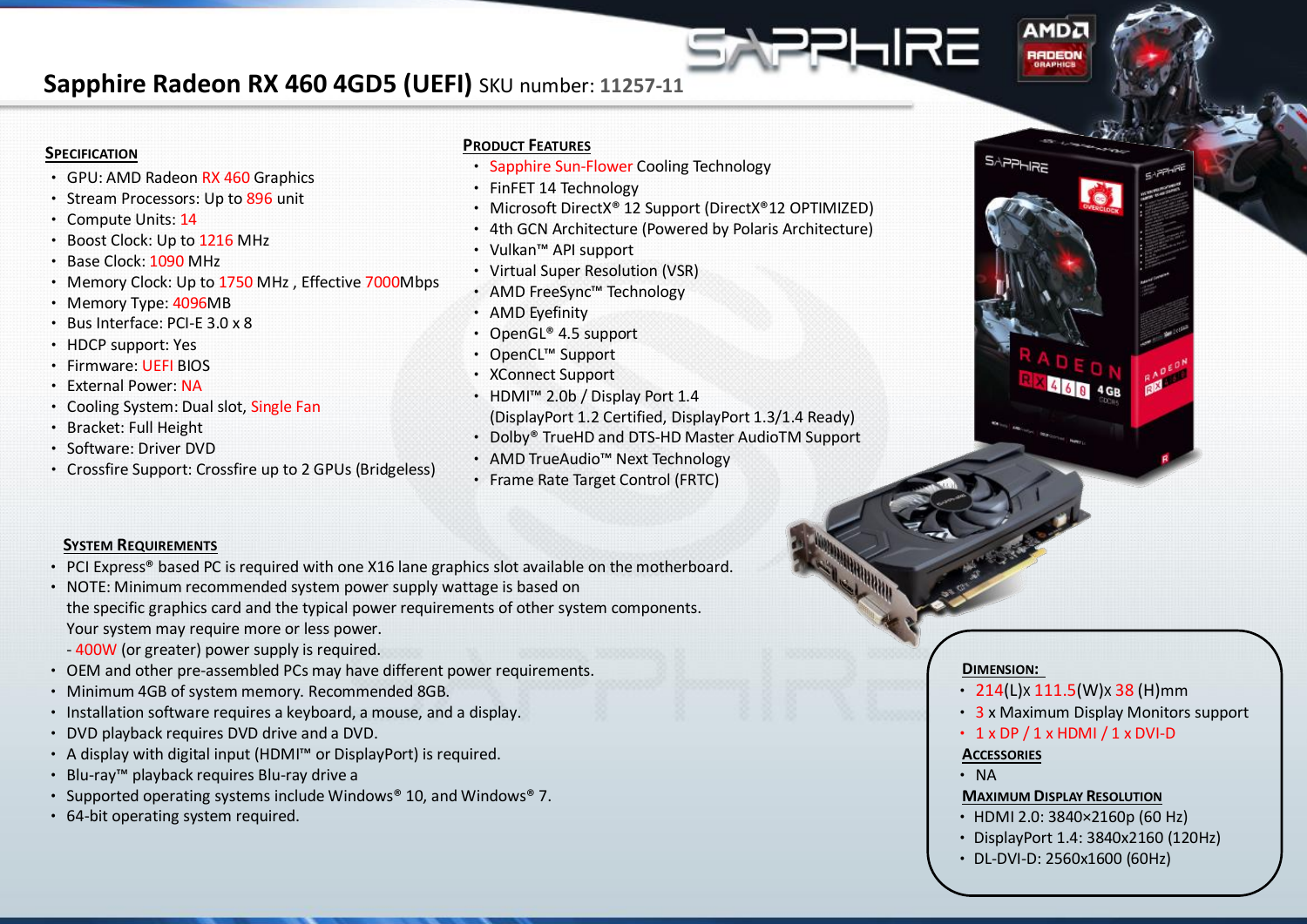# **Sapphire Radeon RX 460 4GD5 (UEFI)** SKU number: **11257-11**

| <b>Cooling System ( Dual-X Cooling)</b> |                                             |
|-----------------------------------------|---------------------------------------------|
| Cooling Fan                             | $90$ mm $\times$ 1                          |
|                                         | <b>Sleeve Bearing</b>                       |
| <b>Cooling Module</b>                   | <b>Aluminum Extrusion Sun-Flower Module</b> |
| INITRO Back-Plate                       | No.                                         |
| <b>Board Design</b>                     |                                             |
| Power Design                            | $3$ VDDC + 1 VDDCI + 1 MVDD                 |
|                                         | -RickTeck RT8880 Controller IC              |
|                                         | -MagnaChip MDU1514(high side)               |
|                                         | -MDU1517(low side) $x$ 2                    |
| <b>PCB Layer</b>                        | 4 Layers                                    |
| <b>RGB LED</b>                          | <b>No</b>                                   |
| <b>External Power Connector</b>         | <b>No</b>                                   |
| <b>Product Positioning</b>              | Faster than GTX 950 in less than 75W        |

| <b>Sapphire Boost settings (Default)</b> |                                            |
|------------------------------------------|--------------------------------------------|
| Engine Clock                             | Boost Clock 1216 MHz / Base Clock 1090 MHz |
| <b>Memory Clock</b>                      | 1750 MHz, 7.0 Gbps                         |
| Target GPU Temperature                   | $70^{\circ}$ C                             |
| Fan Speed                                | Nominal ~1000 RPM / Maximum 2600 RPM       |



*RT8880 MDU1514*